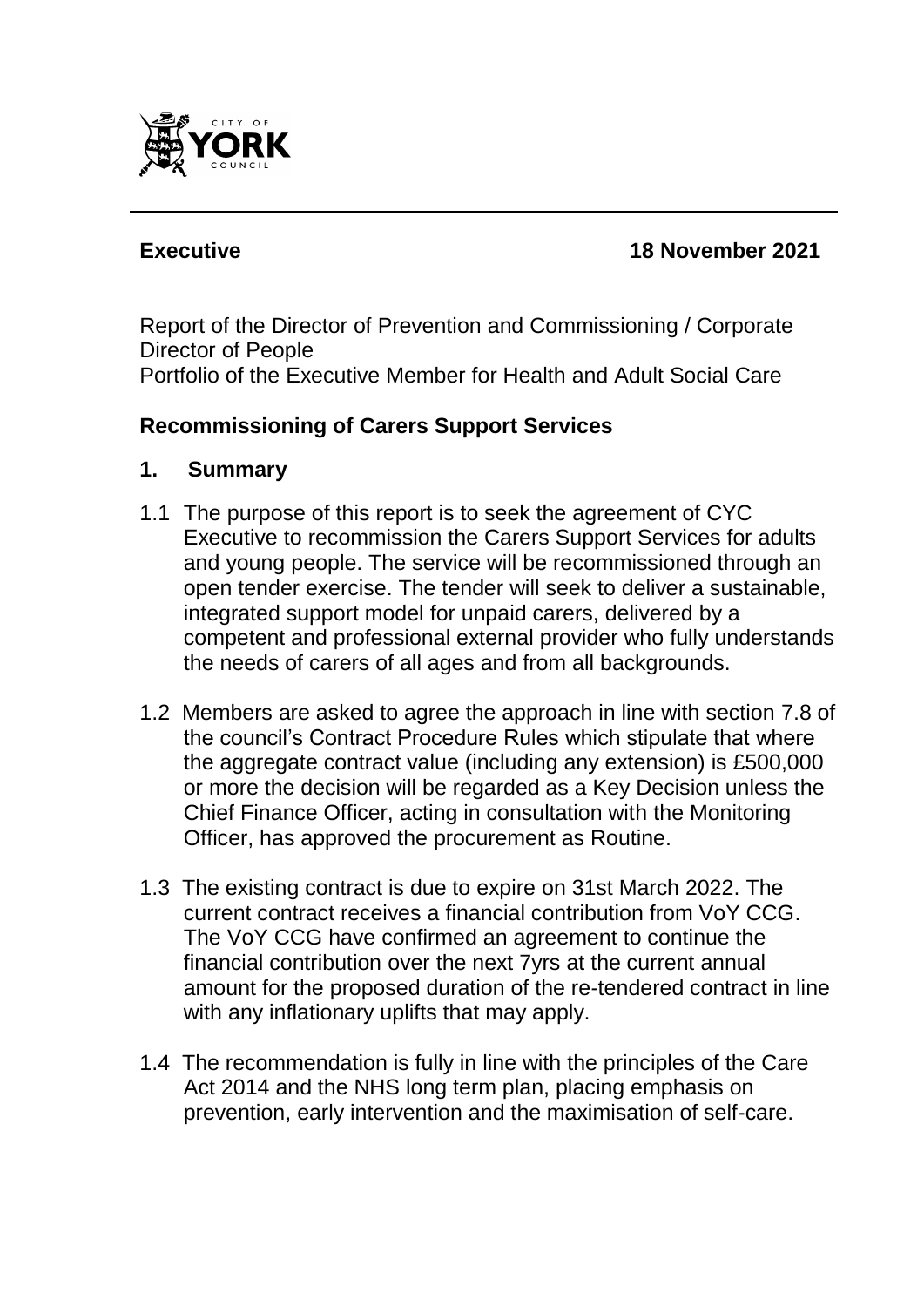#### **2. Recommendations**

#### **2.1 The Executive are asked to:**

- a) Approve Option 1 within the report undertake a tender exercise to re-commission Carers Support Services for adults and young people in line with the Key Decision criteria as set out in section 7.8 of the council's Contract Procedure Rules.
- b) That the decision to award is then delegated to the Director of Prevention and Commissioning Jamaila Hussain in consultation with the Executive Member for Adults Cllr Carol Runciman and the Chief Finance Officer and the Director of Governance.
- **2.2 Reason:** To deliver a sustainable, integrated support model for carers, delivered by a competent and professional external provider who fully understands the needs of carers of all ages and from all backgrounds. Working within the principles of the Care Act 2014, placing emphasis on prevention, early intervention and the maximisation of self-care.

# **3. Background**

## **The Care Act 2014**

- 3.1 The Care Act 2014 brought about the most significant advance in carers' statutory rights since the first legislation in 1996, giving carers the right to be recognised and involved in assessments and care planning of the person they care for.
- 3.2 The Care Act made material changes to the pre-existing statutory duty to assess carers' needs. Under Care Act guidance the duty to assess is triggered by the 'appearance of need' and is no longer dependent upon the carer making a request or dependent upon the carer providing (or intending to provide) regular or substantial care.
- 3.3 The Care Act also provided a clear definition of eligible needs, placing a duty upon local authorities to ensure that these assessed eligible needs are met – either through the provision of services to the carer or by making a Direct Payment available on request, thus enabling carers to exercise control over their own care and support requirements.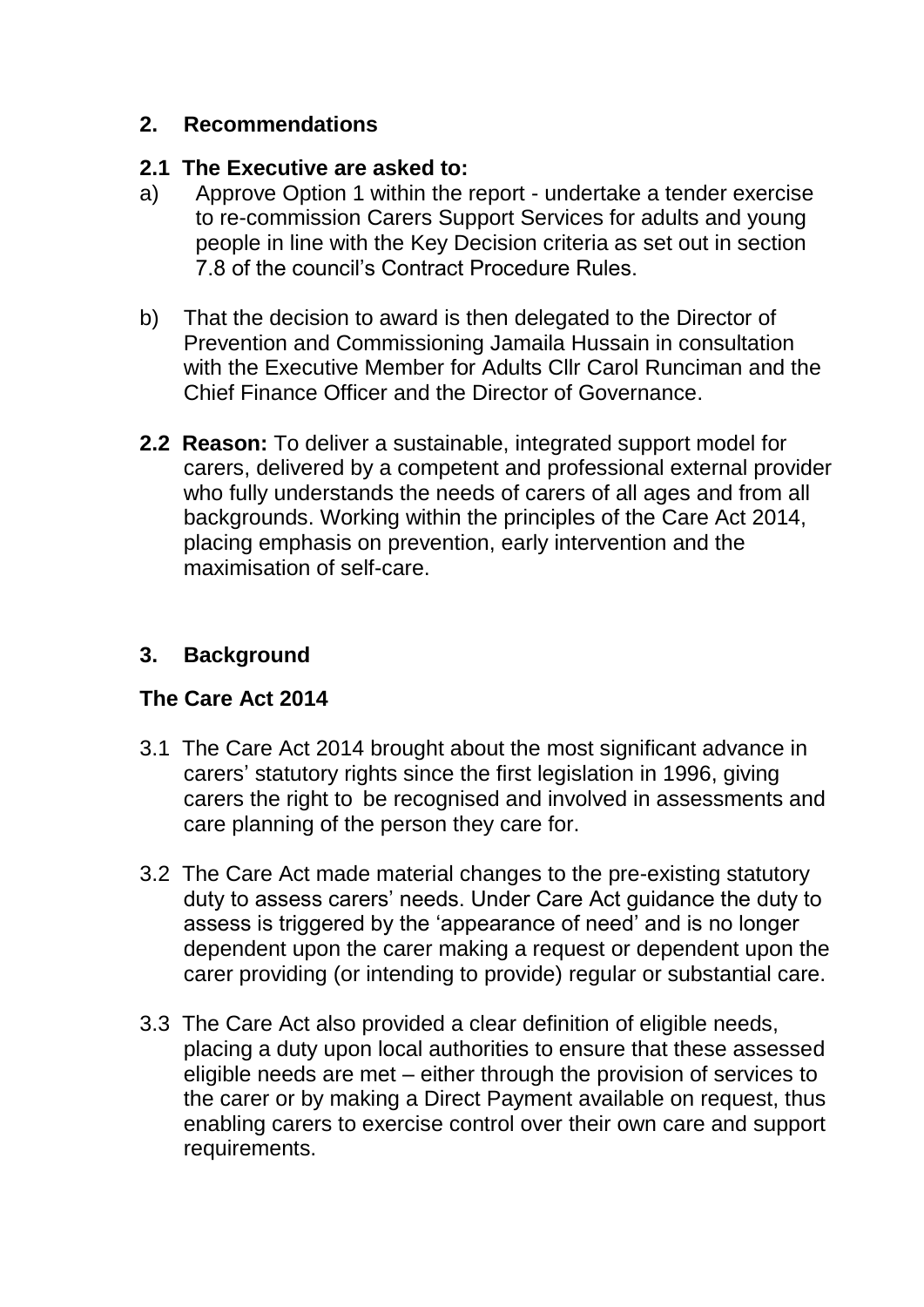3.4 Furthermore the Act introduced a general duty to prevent, reduce and delay needs for care and support and to have regard to both the needs of the whole family and particularly young carers within this process. The Act also introduced a duty to provide information and advice to carers in relation to their caring role and their own needs.

# **Need and Demand**

#### **3.5 National Context:** Census data and Carers UK research:

- The 2011 Census found that over 6.5 million people in the UK are carers however in 2019, using population projections from the ONS and polling by Carers UK it was estimated that 8.8 million adults in the UK are carers
- The 2011 Census indicates almost 4 million of the UK's carers care for 1-19 hours each week whilst 775,000 provide 20-49 hours and 1.4 million provide 50 hours or more unpaid care
- Three in five people will be carers at some point in their lives in the UK.
- Out of the UK's carers, 42% of carers are men and 58% are women.
- The economic value of the contribution made by carers in the UK is £132bn a year (average of £19,336 per carer).
- In 2020 Carers UK estimated there were around 13.6 million people caring through the pandemic
- By 2030 the number of carers is estimated to increase by 3.4 million (around 60%).
- Informal carers are increasingly undertaking more hours of care per week and are, on average, getting older.
- 19% of carers known to local authorities are not in paid work due to their caring responsibilities.
- Caring has affected the health of 86% of carers.
- 20% of emergency hospital admissions for carers/cared-for are for existing conditions which could be managed effectively by primary, community or social care and could be avoided.
- An estimated 35% of working age in-household carers may be entitled to, but not receiving, Carer's Allowance.
- Research suggests that funding carer support services is a cost effective preventative investment – that for every £1.00 invested in carers, there is a potential equivalent reduction in local authority cost of £5.90, and with significantly greater 'social return' benefits.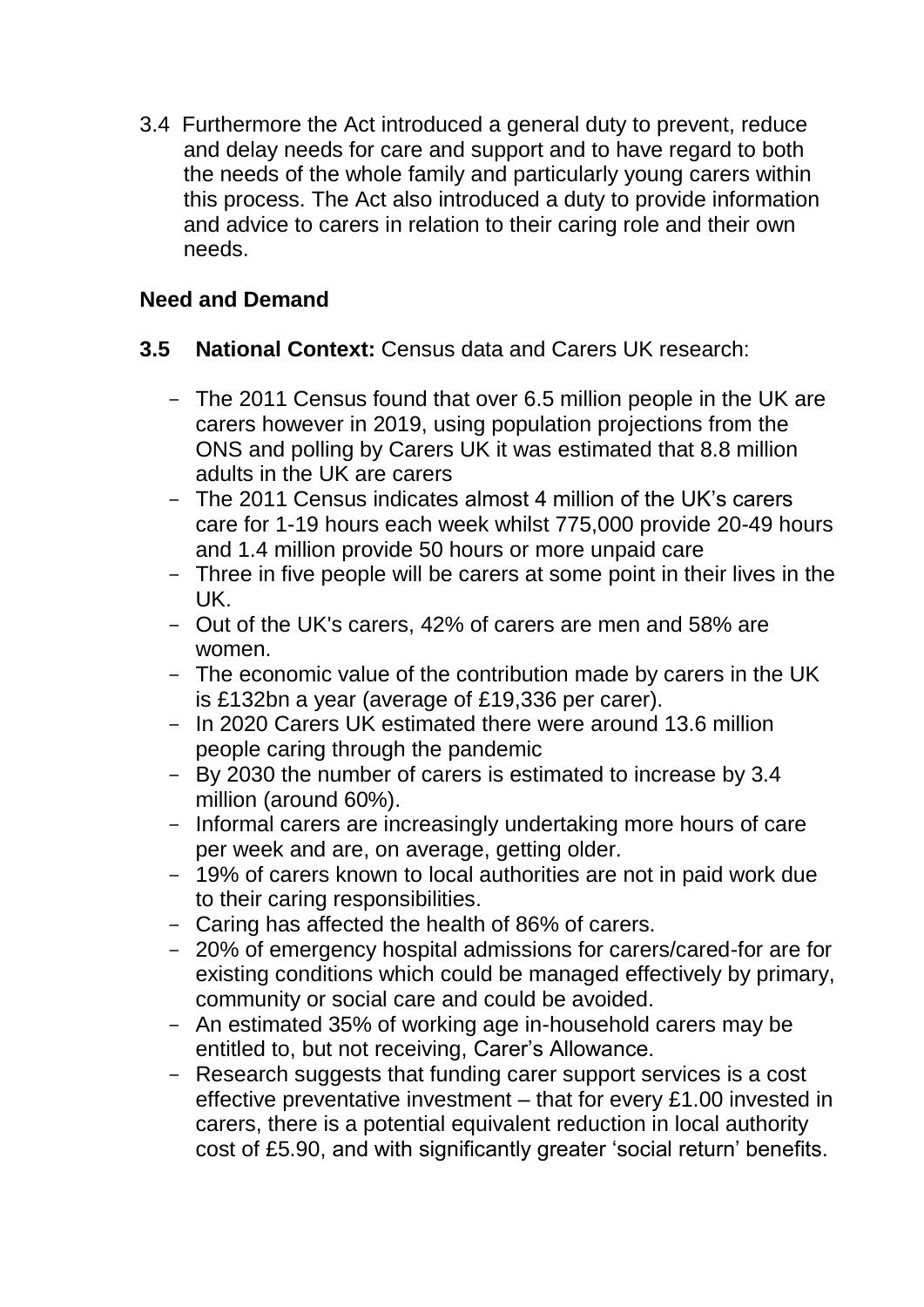- **3.6 Local Context:** Figures obtained from the 2011 Census, York Carers Centre and the Joint Strategic Needs Assessment for York indicate that;
	- There are 18,224 carers recorded in the 2011 census in York, comprising 9.2% of the population.
	- The number of registrations with York Carers Centre is increasing at a rate of over 10% per annum.
	- Figures from the 2011 census show that there has been a 25% increase in the number of young adult carers, aged 16-25. Most of these carers remain hidden.
	- City of York Council and its partners are aware of over 5,000 carers (or 27% of the total number of carers registered through the 2011 census).
	- 19% of these carers provide 50+ hours of care per week.
	- In the next 15 years the number of York residents aged over 65 will increase from 36,000 to 46,000 and those aged over 75 will increase from 17,000 to over 26,000.
	- As York's population increases so does the prevalence of dementia and other long term health conditions. As a result it is envisaged that the demand for spouses and adult children to provide unpaid care will more than double over the next 30 years.

# **3.7 Impact of the Pandemic**

The Carers UK research "Caring Behind Closed Doors: 6 months on" (October 2020) found:

- 4 in 5 unpaid carers (81%) are currently providing more care than before lockdown.
- More than three quarters (78%) of carers reported that the needs of the person they care for have increased recently.
- Most carers (64%) have not been able to take any breaks at all in the last six months.
- More than half (58%) of carers have seen their physical health impacted by caring through the pandemic
- 64% of carers said their mental health has worsened

# **Carers Hub Approach**

3.8 City of York Council and the Vale of York CCG currently commission York Carers Centre to deliver a wide range of support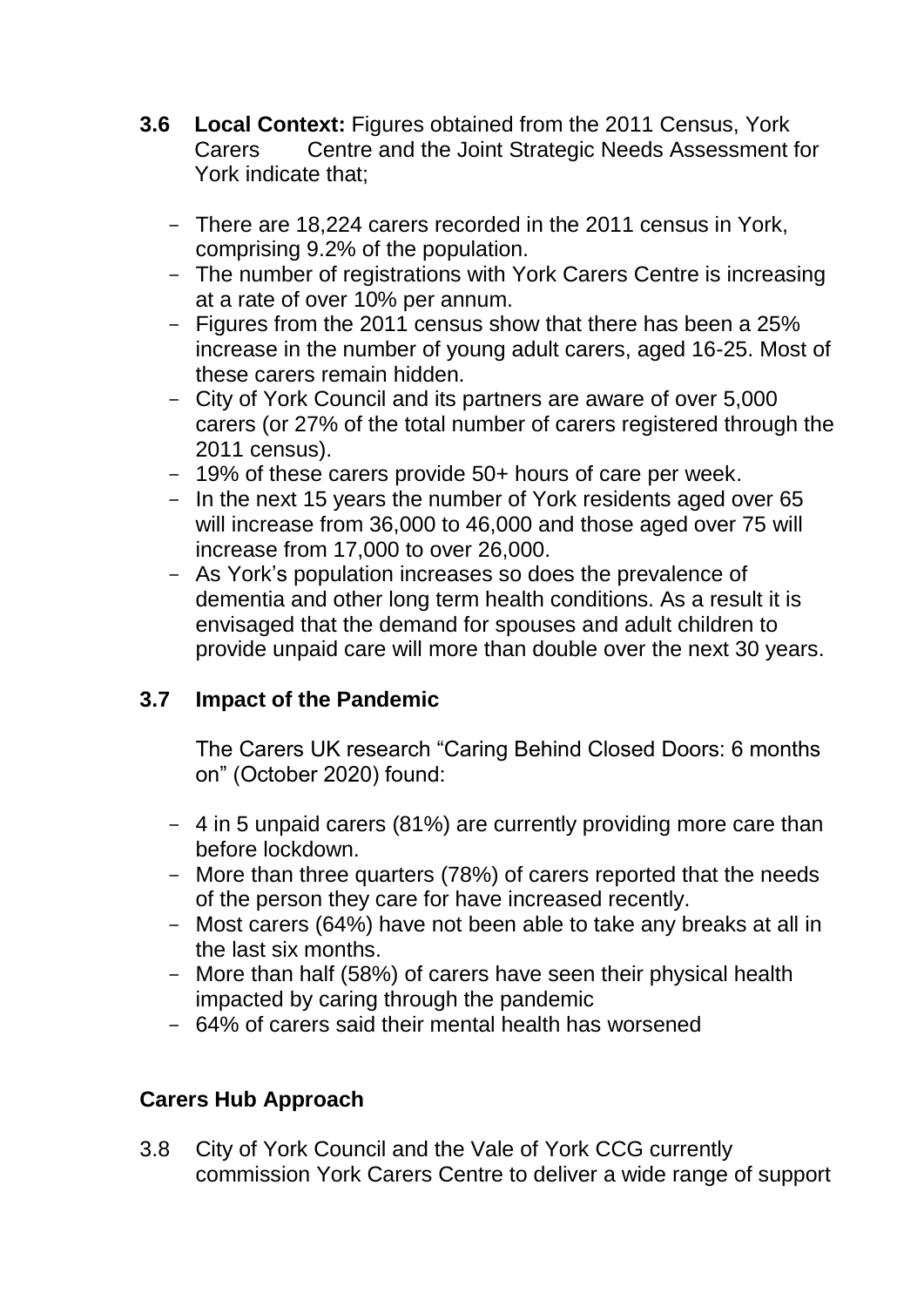services to adult and young carers in the city. The existing contractual arrangement commenced on 1<sup>st</sup> April 2018 and is due to expire on 31<sup>st</sup> March 2022.

- 3.9 In 2016 an agreement to support the creation of a Carers Hub was achieved, a highly visible referral point where carers could be offered early-stage assessment and preventative support in order to reduce and delay the need for more complex interventions.
- 3.10 Under the branding of the Carers Hub York Carers Centre has successfully established itself as highly visible, front-door contact point in the city which responds rapidly to carers' needs. Carers therefore have one clear point of contact; a competent and highly respected provider who is able to offer immediate support - or signpost to an appropriate partner agency.
- 3.11 The Carers Hub has delivered strongly against the strategic priorities set out in the operating model for Adult Social Care, particularly the principle of 'preventing, reducing and delaying the need for ongoing care and support'.
- 3.12 Through a combination of early intervention, proportionate assessment and triage for more complex cases of need the Hub provides a highly responsive, integrated and flexible carers support model - one which has proved effective in sustaining carers in their care giving role and reducing the demand for permanent, long-term care. This in turn has led to measurable cost savings across the health and social care system.
- 3.13 Outcomes associated with the current Carers Hub approach include:
	- Consistent growth in new registrations.
	- Targets for carer referrals being met and often exceeded.
	- Targets for Carers Assessments of Need being met and often exceeded.
	- Increase in the number of outreach hubs available to carers.
	- Preventing the complete breakdown of the care giving role and associated longer term benefits
	- Prevention in admissions to residential care / reduction in the take up of domiciliary care packages
	- Prevention of a significant deterioration in carer mental health
	- Prevention of a significant deterioration in carer physical health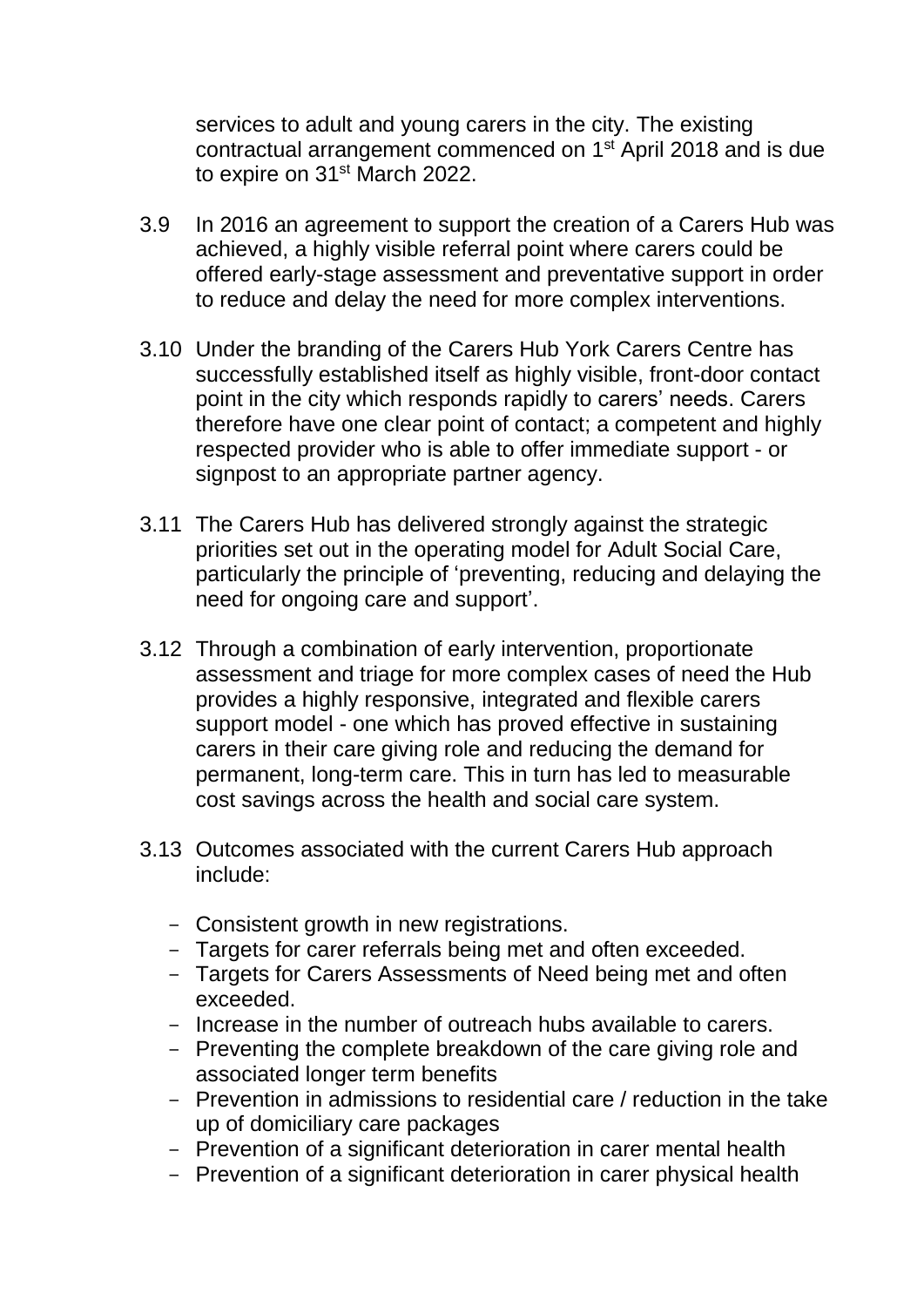- Sustaining carers in employment and alleviating financial hardship
- 3.14 It is the continuation and extension of the successful Carers Hub model that is proposed to be taken forward through the retendering arrangements.
- 3.15 It is envisaged that this investment will continue to significantly reduce the call on long term care, welfare and other benefits and physical and mental health services.
- 3.16 The current provider York Carers Centre has added significant value to the contract through their registered charity status, leveraging additional funding into the city to support carers as well as further volunteering opportunities for our population.

# **4. Consultation**

- 4.1 Consultation and customer feedback has been sought on a continual basis by York Carers Centre as part of their contract monitoring arrangements and annual review process, through focus groups, surveys and interviews with carers of all ages from a wide variety of backgrounds. Quarterly monitoring reviews have taken place throughout the current contracted period.
- 4.2 Consultation feedback has been consistent customers see significant value in the alignment of carers support services through the existing Carers Hub model and are strongly in favour of its continuation. Customers also see particular value in this model being delivered by the voluntary sector, often placed closer to the service user and able to understand and deliver on their support requirements.
- 4.3 Case notes from the York Carers Centre system and from Carers Assessments also point to customer satisfaction with existing support arrangements - particularly the co-ordination of all services through a single point of contact. The emphasis on early intervention and prevention through community outreach provision has been particularly valued. The ability to access Carers Assessments simply and easily within a community setting has also been widely appreciated.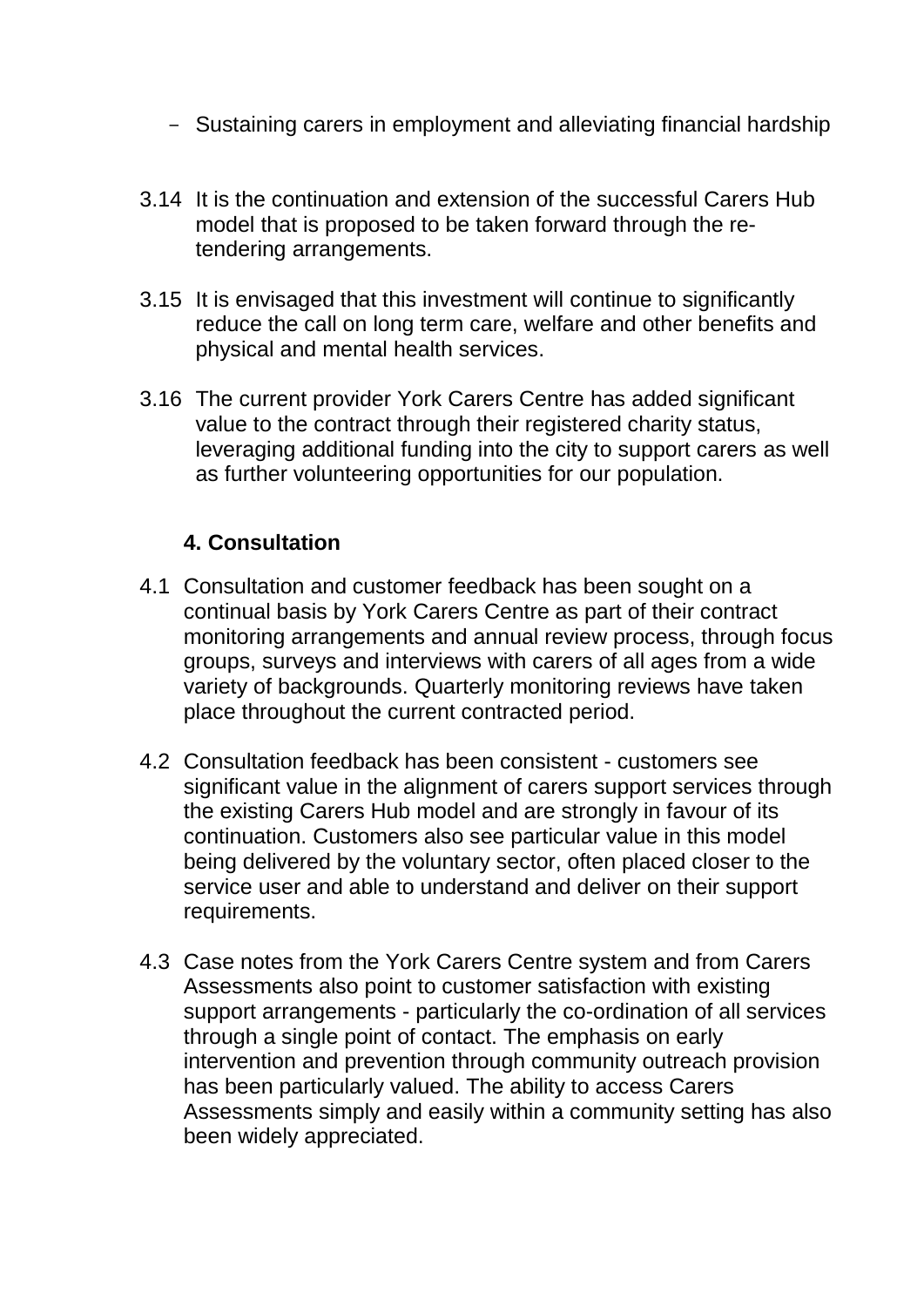- 4.4 The results and key findings of the 2021 National State of Caring Survey is due to be released in November 2021.
- 4.5 The current York Carers Strategy 2019 2024 and accompanying action plan was introduced following extensive consultation with carers across the city. Continuous feed-in and delivery of the strategy and action plan takes place with the oversight of the York Carers Strategy Group attended by carers, health and social care providers and voluntary sector partners crucial to the delivery of carers support services. The York Carers Action Group have direct feed-in to the strategy group through carer representatives.
- 4.6 The agreed vision of the York Carers Strategy is to create a carer friendly city. One where all carers in York will be able to say:
	- I know who to turn to for help
	- I can cope
	- $\bullet$  I can live a life of my own
	- My voice is heard my views make a difference

#### **5. Options**

#### **OPTION 1: The Re-commissioning of Carers Services**

- 5.1 **The Preferred Option.** Through Option 1 CYC would approach the market to seek a single external provider or consortium to deliver the carers support service provision from 1<sup>st</sup> April 2022 onwards. (A timetable for the procurement is attached as Annex A: Carers Service Open Procedure Procurement Timetable).
- 5.2 The VoY CCG have been approached and have agreed to continue to contribute £81,153.75 per annum for up to a maximum of seven year contract duration.
- 5.3 If the re-procured carers services were delivered by a provider other than the York Carers Centre it is likely that the York Carers Centre staff supported through existing contractual arrangements would transfer to the new provider in accordance with the Transfer of Undertakings Protection of Employment Regulations (TUPE). However, this would be a process to be determined and taken forward by the incoming and outgoing service providers.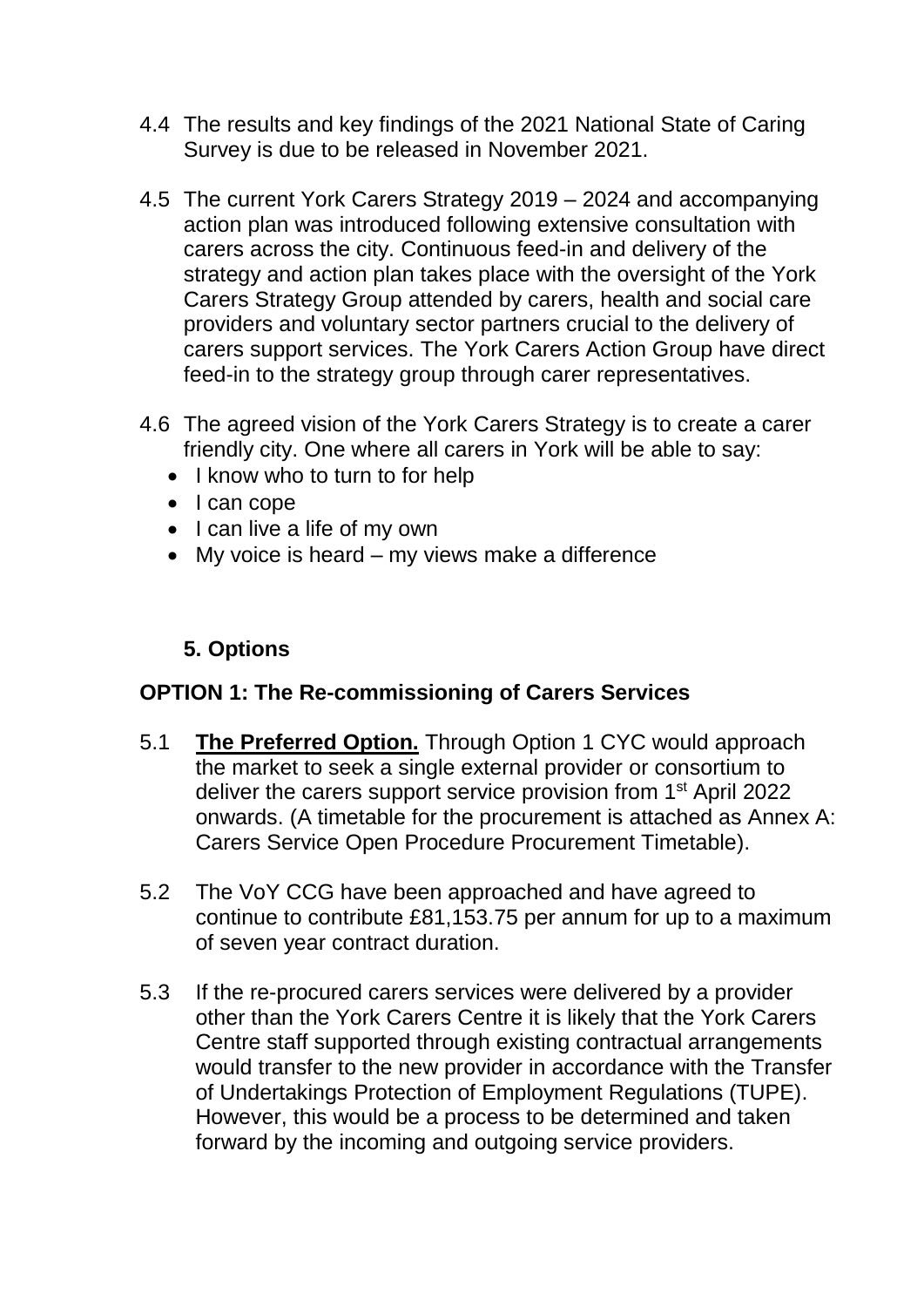# **Option 1: Advantages**

- 5.4 A re-commissioned approach (driven and co-ordinated by a dynamic lead organisation) is likely to see a continuation and expansion of the existing good practice realised through the tendering of carers services, bringing about more sustainable, customer focused solutions and outcomes.
- 5.5 Although open to all providers this approach would be particularly suited to the local voluntary sector. The opportunity to leverage external funding into the city would bring added value to the contract.
- 5.6 Whilst valuing the strengths of the local voluntary sector a recommissioning approach could also potentially open up the market to national providers who might bring an added dimension in terms of innovation and best practice gleaned from other areas. Such organisations might also bring experienced consortia management and leadership skills.

# **Option 1: Additional Considerations**

- 5.7 Expectations around innovation and added value and evidence of the savings realised by health and social care services are contained within the existing service specification and captured / monitored through contractual arrangements. The existing provider has successfully delivered a highly valued service. The service specification has been reviewed and outcomes are clearly defined to support the carers support service and carers hub approach through the re-tendering process.
- 5.8 If a consortia approach were to be successful the providers would need to evidence robust governance / joint working arrangements and indicate how they will effectively draw together various strands of service delivery and financing models. If partnership arrangements were to break down this could impact negatively on a highly vulnerable group.

# **ALTERNATIVE OPTIONS**

#### **Option 2: Do Not Recommission**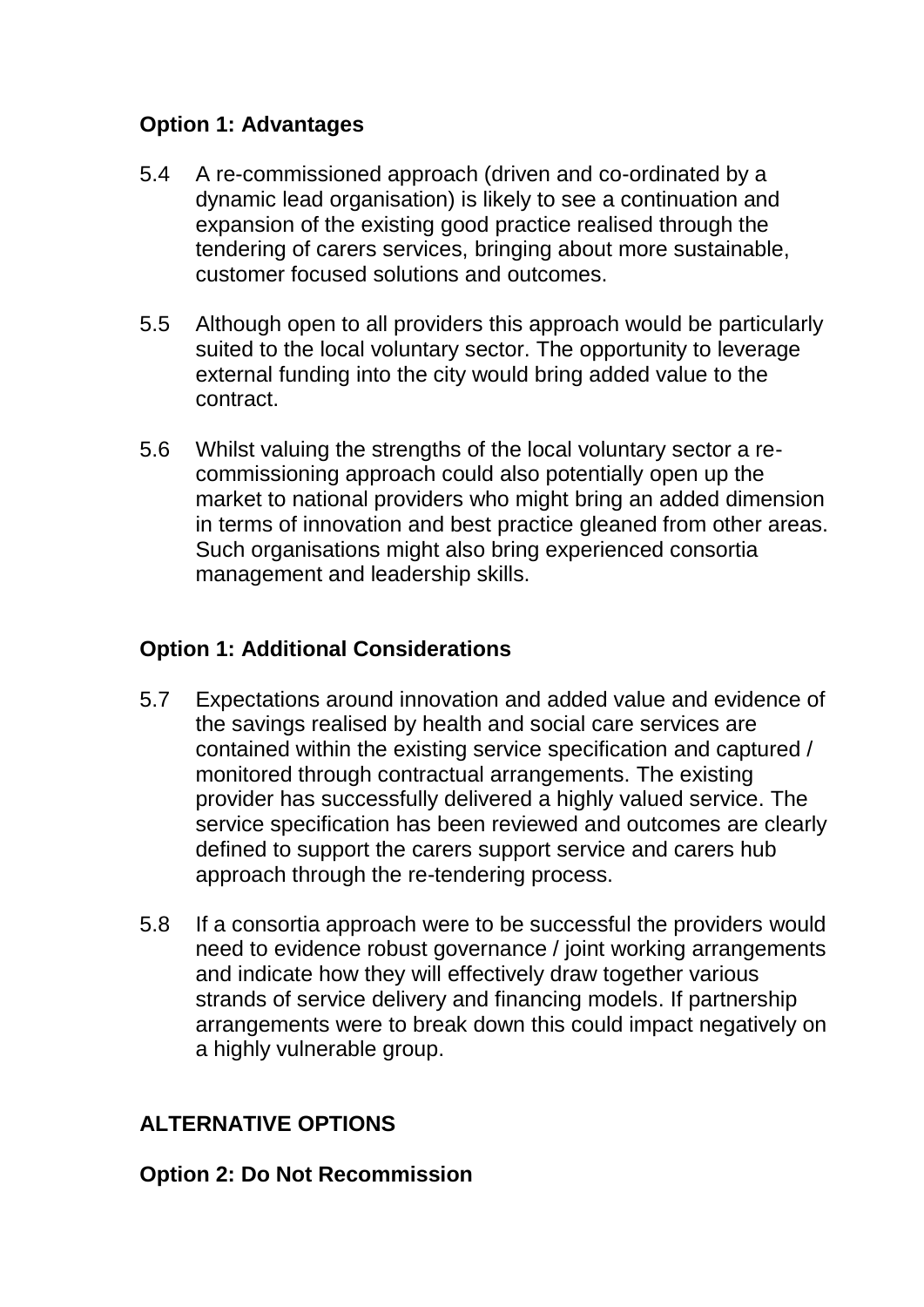5.9 Through this option CYC would not approach the market to reprocure carers support services. The existing carers services contract (and the activities delivered through it) would cease as of 31<sup>st</sup> March 2022. The in-house element of carers provision delivered by the Adult Social Care Community Team Carers Support Workers would continue.

### **Analysis**

- 5.10 Whilst the in-house Carers Support Workers are able to fulfil some of the authority's statutory duties (these staff undertake the most complex carers assessments and support planning functions alongside York Carers Centre staff) the full range of statutory obligations as set out in the Care Act 2014 would not be met.
- 5.11 Section 2 of the Act requires local authorities to provide a range of support services that will prevent or delay the development of needs by carers. (It is not sufficient for authorities to rely on their general preventative services to meet these needs). In light of legal guidance contained within the Care Act it is therefore not possible for the council to discontinue providing a comprehensive range of support services for carers in the city and only proceed with a restricted level of in house provision post March 2022.

## **Option 3: In House Delivery Model**

5.12 Through this option CYC would seek to deliver carers support services through an entirely in-house approach. The existing Carers Services contract with York Carers Centre would cease on 31<sup>st</sup> March 2022 and all carers support services would thereafter be delivered in-house by the Adult Social Care Community Team.

## **Analysis**

5.13 Carers' services are already closely aligned and carefully coordinated through the Carers Hub. All referrals for carers support in the city are channelled through the Hub, where York Carers Centre and CYC staff meet on a weekly basis to jointly assess customer needs and agree which provider is best placed to offer ongoing support.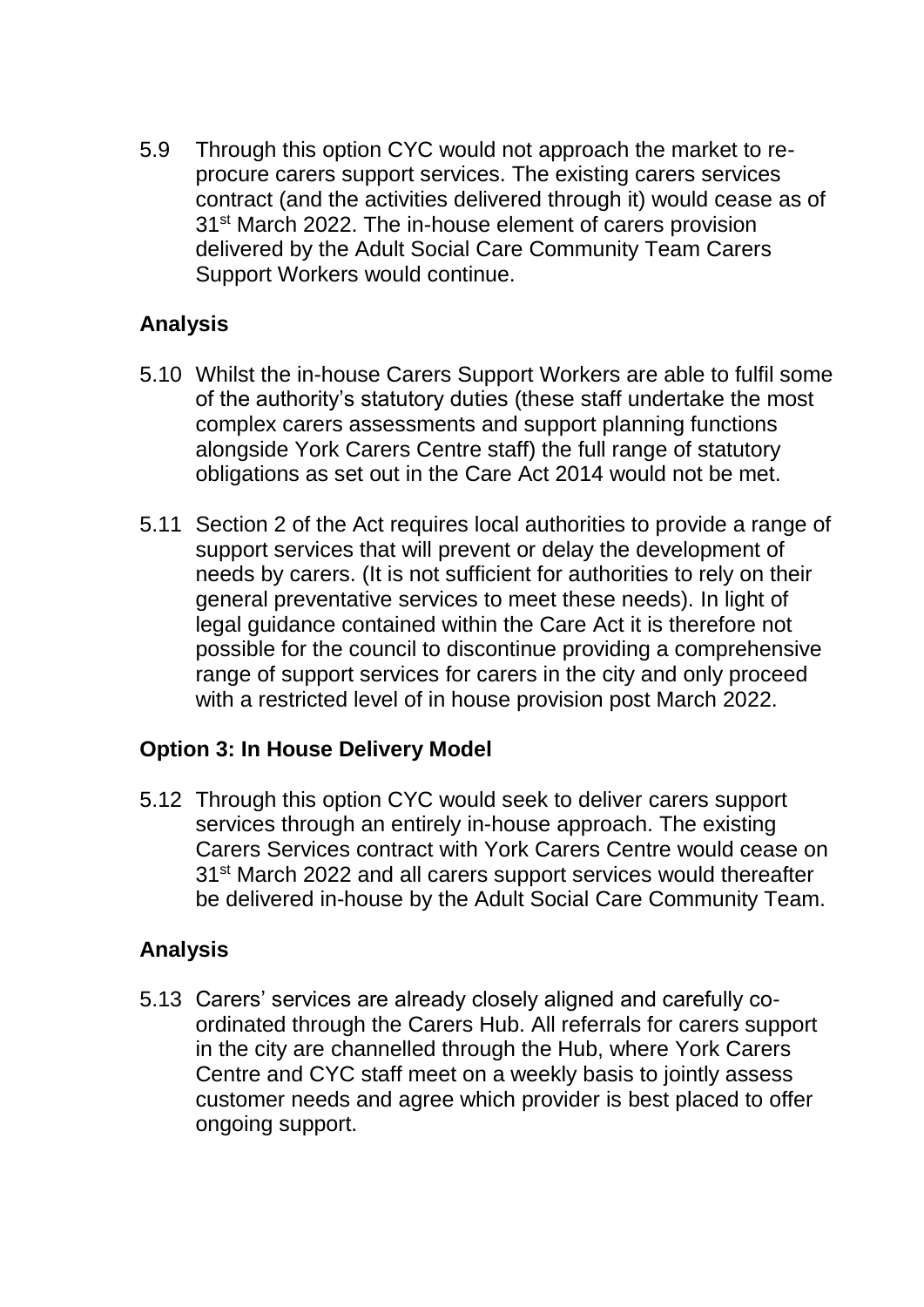- 5.14 Delivering all carers support services directly through the council would not improve upon the existing co-ordination and alignment of services, and could cause confusion by changing a model which is widely recognised and understood by customers and other partner agencies.
- 5.15 It is also recognised that this may also put additional pressure on front line staff teams and managers to support and deliver.
- 5.16 This approach would not be in line with the principles set out in the Care Act 2014 of developing the provider marketplace, and ensuring that provision is flexible, responsive and tailored to the specific requirements of customer need; nor would it be in line with the approach of other local authorities, many of whom have already delegated the majority of their functions to local, independent carer support groups.
- 5.17 The approach also goes against the broader direction of travel identified in the Care Act to promote outreach, early intervention and prevention within community and neighbourhood settings and to encourage preventative approaches to independence and wellbeing.
- 5.18 Option 3 contradicts the wishes of carers in terms of the operating model that might best deliver their desired outcomes. Customer case studies evidence the belief that carers' provision would be better supported by strengthening and sustaining the existing voluntary sector driven approach.

## **6. Analysis**

#### **Financial Analysis**

- 6.1 The current contract value is £422,286.75 pa (including a VoY CCG contribution of £81,153.75 per annum*.* The CYC element of the contract is from the BCF.
- 6.2 The VoY CCG have been approached and have agreed to continue to contribute £81,153.75 per annum for up to a maximum of seven year contract duration.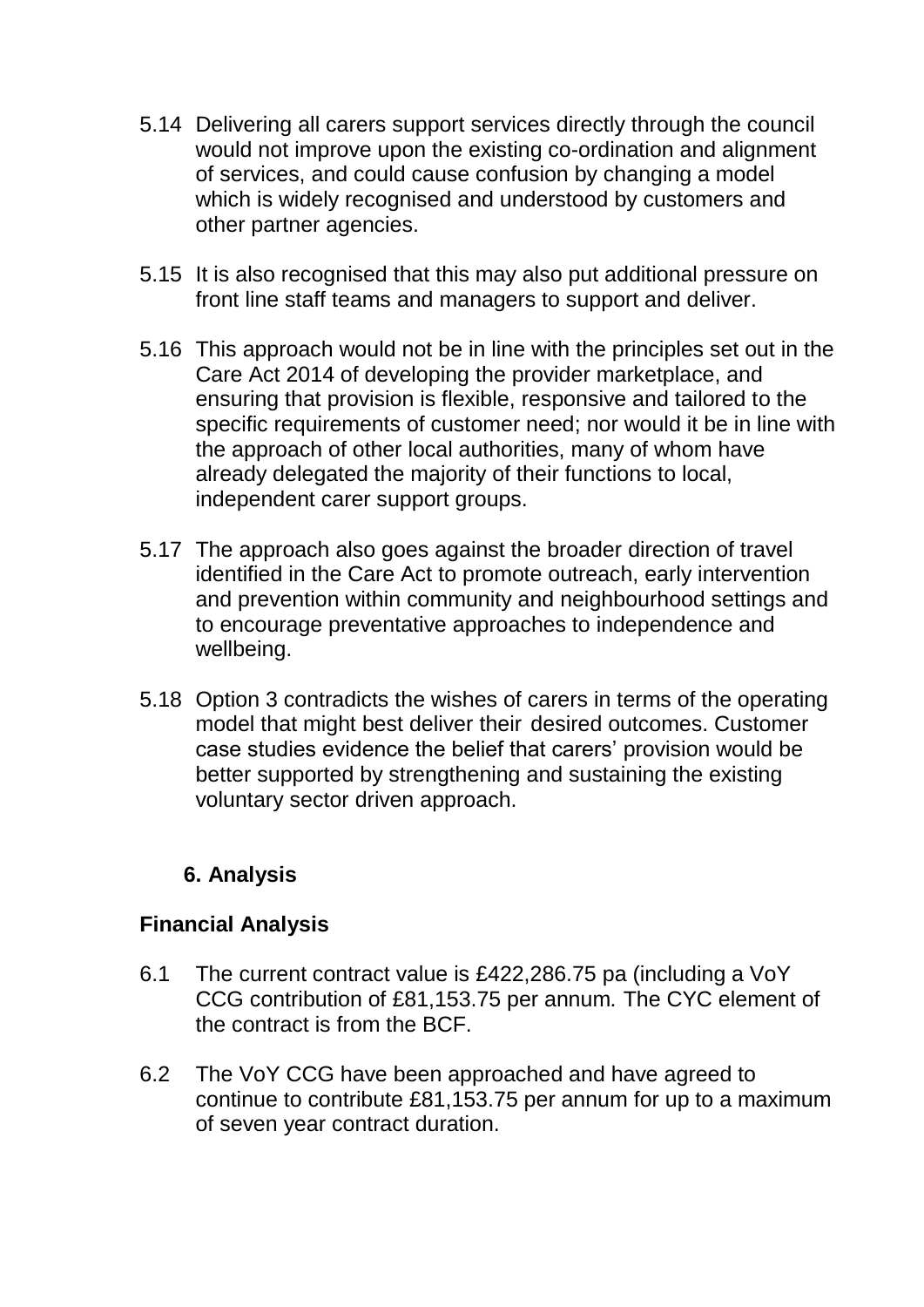- 6.3 A range of studies have been conducted nationally related to the financial impact of carers including:
- 6.4 Carers UK and Leeds University's "Valuing Carers" [http://www.leeds.ac.uk/news/article/2008/unpaid\\_carers\\_save\\_11](http://www.leeds.ac.uk/news/article/2008/unpaid_carers_save_119_billion_a_year) 9 billion a vear "New estimates show the care provided by friends and family members to ill, frail or disabled relatives is now worth a staggering £119 billion every year."
	- The figure has risen by over a third since the 2007 estimate, which stood at £87
	- hillion
	- Carers' contribution now far outstrips the total cost of the NHS (£98.8 billion).
	- The figure amounts to £2.3 billion per week and £326 million per day."
- 6.5 Royal College of GPs [http://www.rcgp.org.uk/clinical-and-research/clinical](http://www.rcgp.org.uk/clinical-and-research/clinical-resources/carers-support.aspx)[resources/carers-support.aspx](http://www.rcgp.org.uk/clinical-and-research/clinical-resources/carers-support.aspx)

"1.2 million carers spend over 50 hours caring for others, this equates to a full time workforce larger than the entire NHS. Carers are estimated to save the UK economy £119 billion a year in care costs, more than the entire NHS budget and equivalent to £18,473 per year for every carer in the UK."

6.6 NHS England

<http://www.england.nhs.uk/commissioning/comm-carers/> Commissioning for carers: Principles and resources to support effective commissioning for adult and young carers. The study indicates that this could equate to a saving of almost £4 for every £1 invested.

6.7 Department of Health – Impact Assessment (Carers) <http://www.legislation.gov.uk/ukpga/2014/23/impacts> The Impact Assessment published by the Department of Health (October 2014) makes an estimate of the "monetised health benefits" of additional support for carers. This estimates that an anticipated extra spend on carers for England of £292.8 million would save councils £429.3 million in replacement care costs and result in "monetised health benefits" of £2,308.8 million. This suggests (as a ratio) that each pound spent on supporting carers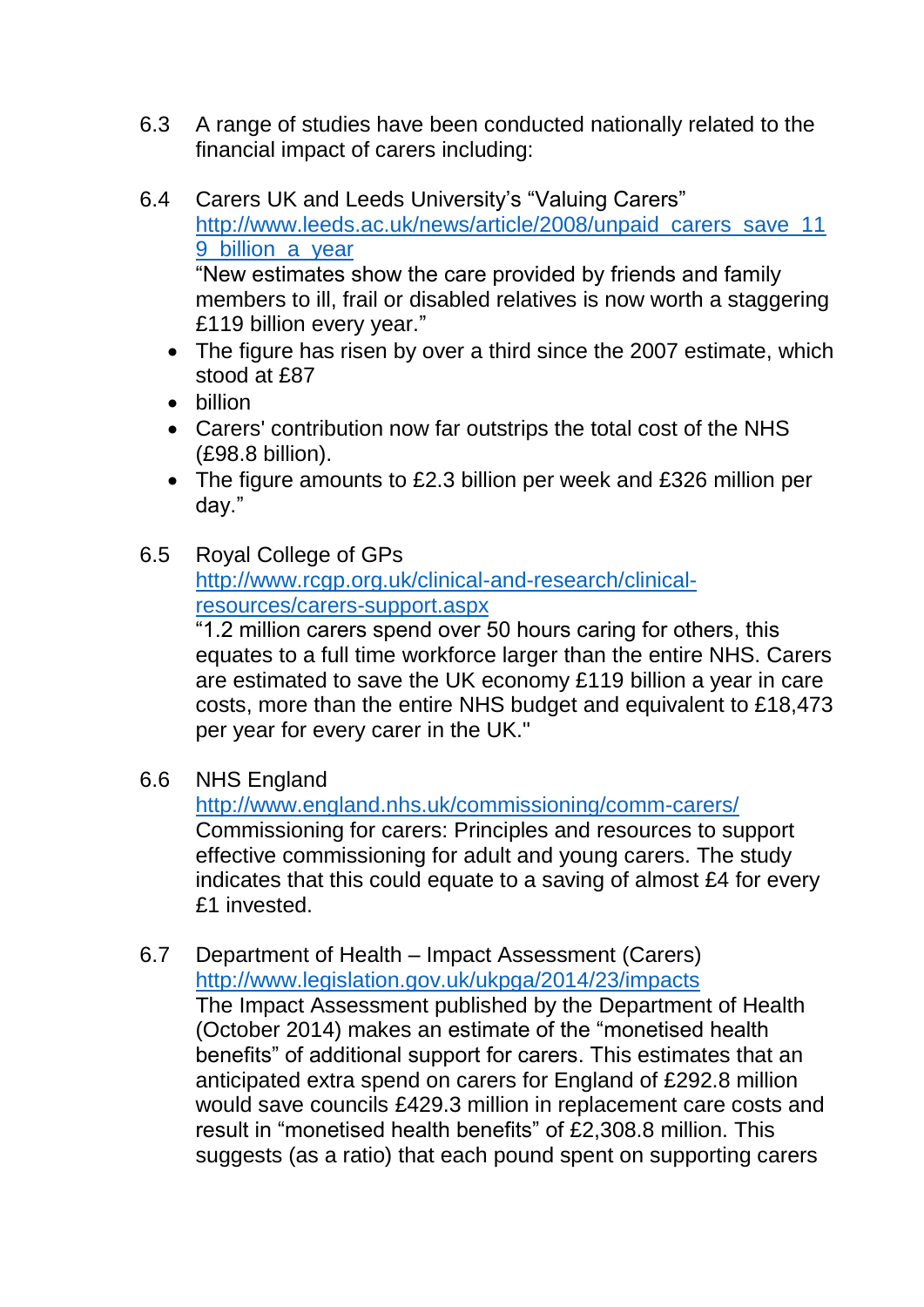would save councils £1.47 on replacement care costs and benefit the wider health system by £7.88.

# **7. Council Plan**

- 7.1 The proposals are fully aligned with the Council Plan 2019 2023 and its corporate priorities, particularly:
	- good health and wellbeing
		- o The carers support service and carers hub model supports carers to undertake their carer role. This approach is aligned to early intervention and prevention to avoid carer breakdown and improve the physical and mental health of carers across the city enabling them to undertake their carer role.
	- well paid jobs and an inclusive economy
		- o The carers support service supports carers and their employers to recognise and adapt to carers needs, allowing them to gain and remain in employment alongside their carer role.
	- a better start for children and young people
		- o The carers support service supports young carers and very young carers in their carer role, giving them a better start and sustained support to enable them to live a life of their own and have their own voice.

#### **8. Implications**

8.1 No implications at this stage in terms of inequalities and quality. However this is time critical

#### **Financial:**

8.2 The contract value for re-commissioning will be set at £402,286,75 per annum. There is a slight reduction in contract value recognising the increase in innovation within the contract and Social Value resource.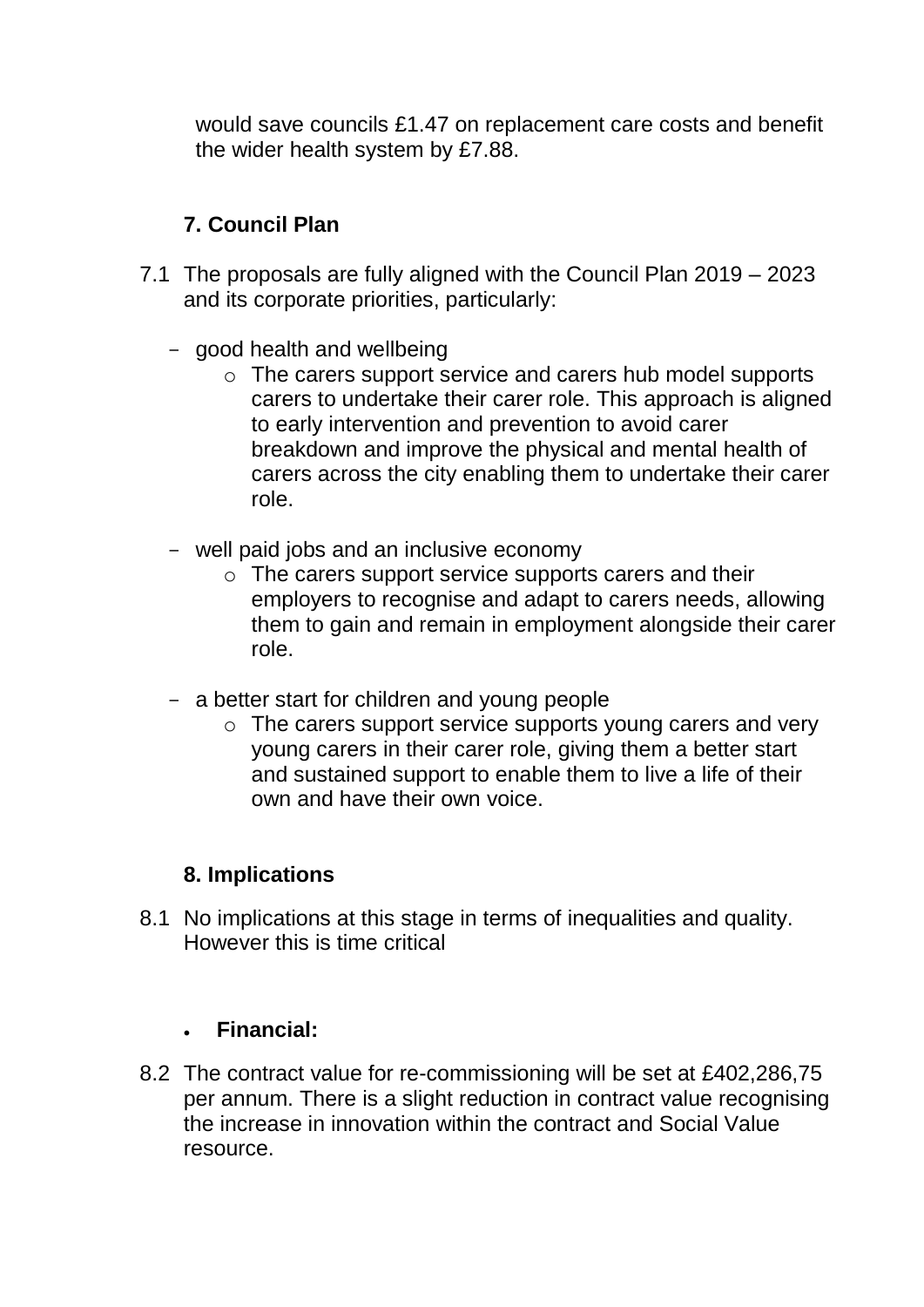# **Human Resources (HR)**

8.3 If the tender is awarded to a new provider through a re-procurement process. Then then the existing York Carers centre staff may be able to TUPE under the Transfer of Undertakings Protection of Employment Regulations (TUPE). However, this process would not involve the council as it would be up to the incoming and outgoing service providers to meet their respective HR obligations under the TUPE regulations.

## **Equalities**

8.4 Equalities Impact Assessment is attached (Annex B: Carers Support Service Equality Impact Assessment)

## **Legal**

- 8.5 Legal Advice has be sought in regards to procurement timescales and contract structure.
	- **Crime and Disorder:** *N/A*
	- **Information Technology (IT)** *N/A*
	- **Property** *N/A*
	- **Other** *N/A*

## **9. Risk Management**

9.1 There are limited risks associated with the recommended approach other than the need to determine clear outputs and outcomes expected from the service and exercise robust contract management procedures to ensure that the outputs and outcomes are delivered to a high standard.